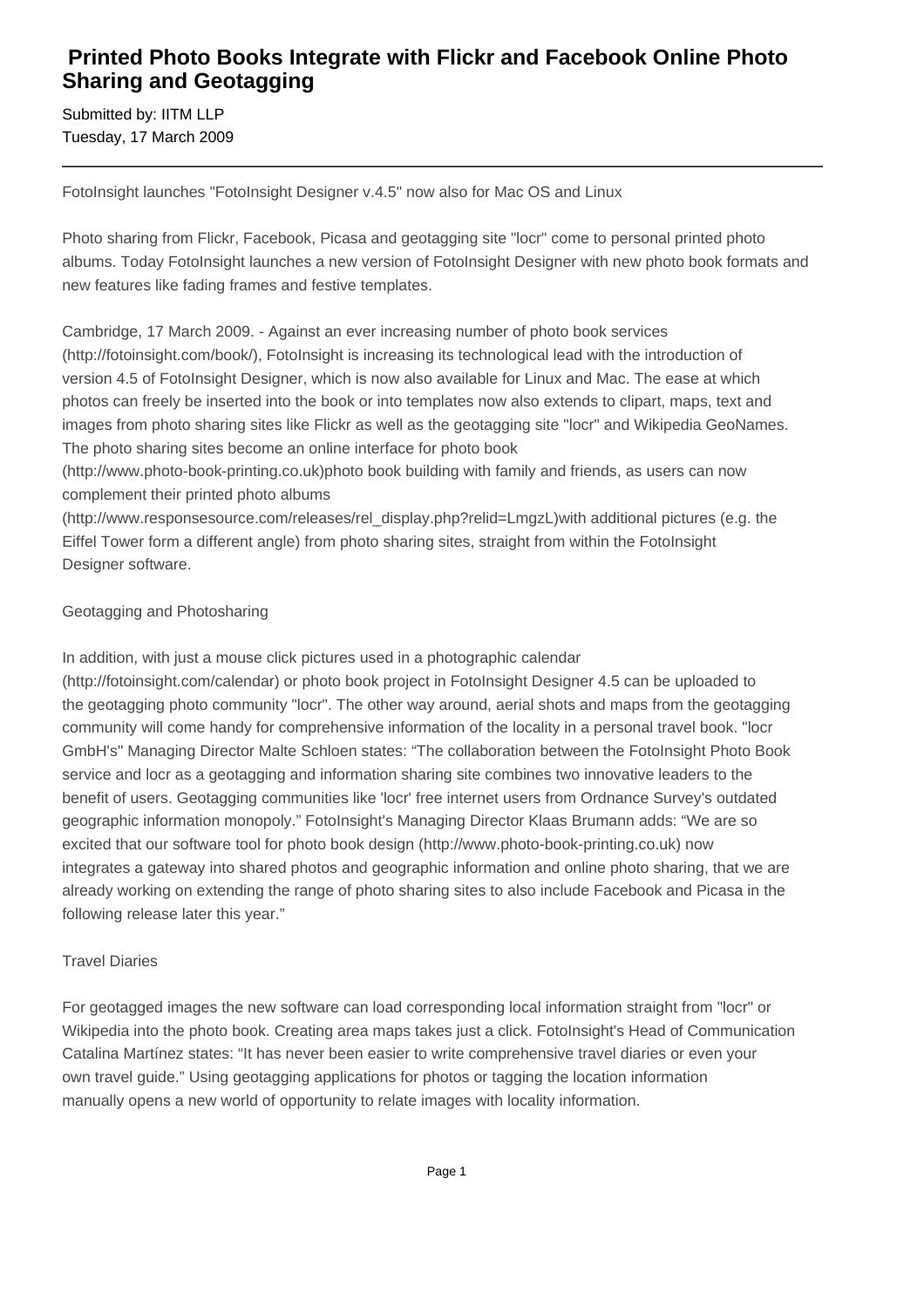#### Image Layering and Blend-in Image Masks

According to According to Andrew White, Internet Sales Manager at FotoInsight print partner CEWE Color (http://cewe.fotoinsight.at) Ltd.: " layering images in any order or position has been one of the outstanding features of its Designer software for photo books

(http://www.i10.org.uk/article/the\_uk\_digital\_photo\_book\_comparison)". With the new software upgrade a range of different shapes or blend-in image masks can be used as image frames. There are also plenty of new frames and clipart to decorate photo gifts for Mothering Sunday, Easter, Father's Day etc.

### New Panorama Format

After extending its range with the Photo Book XXL (http://www.photo-book-printing.co.uk) with editable hardcover in portrait format (H36 x 28 cm) and in faux leather with traditional screw bind in panoramic format (H30 x W42 cm) last year, FotoInsight now adds an A4 panorama size (H28 x W21 cm). FotoInsight's print resolution of 360 dpi produces crisp panorama images spreading across double pages up to 84 cm wide.

#### Mac OS and Linux, too

Compatible with Windows XP, Linux and Mac operating system 10.5 Leopard and above, version 4.5 of the FotoInsight Designer software is now available to download from the FotoInsight website. The software upgrade sees greater functionality for editing, sorting and arranging photos, as well as for creating personalised photo gifts that preserve photographic memories.

#### In Time for the Easter holidays

The Easter holiday photographs are a great opportunity to try the new FotoInsight Designer features, printing photographic memories. Therefore FotoInsight offers 10% off all photo canvas print (http://www.photo-canvas-printing.co.uk) (voucher CNV1) and a square photo book (21 x 21 cm) for £10 (saving £4.99; voucher code PBSS1C, expires 30 April 2009).

### For journalists:

For questions or if you would like to test the FotoInsight photobook software (http://fotoinsight.com/book) "Designer" as a journalist please contact us at tel. +44 (0)8700 114911 or email pr (at) fotoinsight.co.uk. FotoInsight also offer vouchers and software for reader offers. FotoInsight Photo Book Service: http://www.photo-book-printing.co.uk (http://www.photo-book-printing.co.uk)

### Information about FotoInsight

FotoInsight Ltd was founded in 2003 in Cambridge and runs an easy to use digital photo processing service, offering an extensive array of award-winning photographic print and photo gifts (http://fotoinsight.co.uk/gifts) as well as the photo books, photo poster (http://fotoinsight.co.uk/), photographic calendars and photos on canvas (http://fotoinsight.com/canvas) printing. Customers benefit